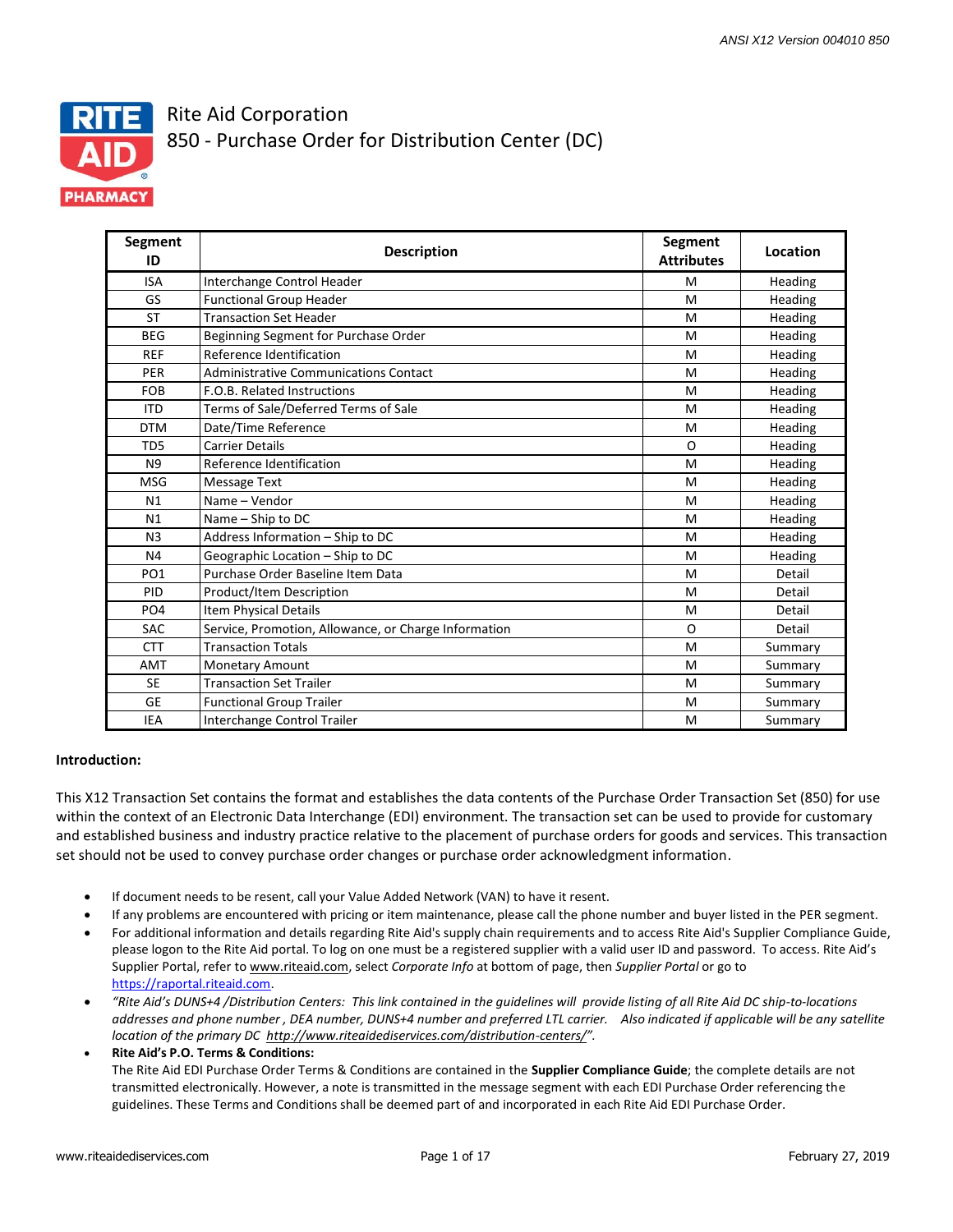• **Freight Allowance Program** Just to note there has been to changes in regard to these transactions guidelines. This is for clarity purposes. *Purchase Orders:* Rite Aid EDI Purchase Orders will identify in the 'FOB' segment of FOB01 Shipment Method of Payment of 'PB' =Customer Pickup/Backhaul or Rite Aid controlled freight; and in theTD5 segment, TD504 "H"=Customer Pickup. *Invoice*: The suppliers Invoice will indicate in the SAC segment, SAC01 "A"=allowance; SAC02 code of 'F340'= Pickup Allowance; and in SAC05 the amount of the allowance. Finally, the SAC12 must be sent with code 02 = Off Invoice - and this is applied at the summary level of the invoice.

#### **Guidelines for Functional Acknowledgements**

- Upon receipt of any EDI transaction, the receiving partner shall promptly and properly transmit a Functional Acknowledgement (ANSI ASC X12 997).
- Rite Aid expects that trading partners pick up on a daily basis and acknowledge by returning the Functional Acknowledgement within 24 hours of the time Rite Aid transmitted the original document.
- The receiving partner is expected to monitor and review all 997s for errors that may require attention.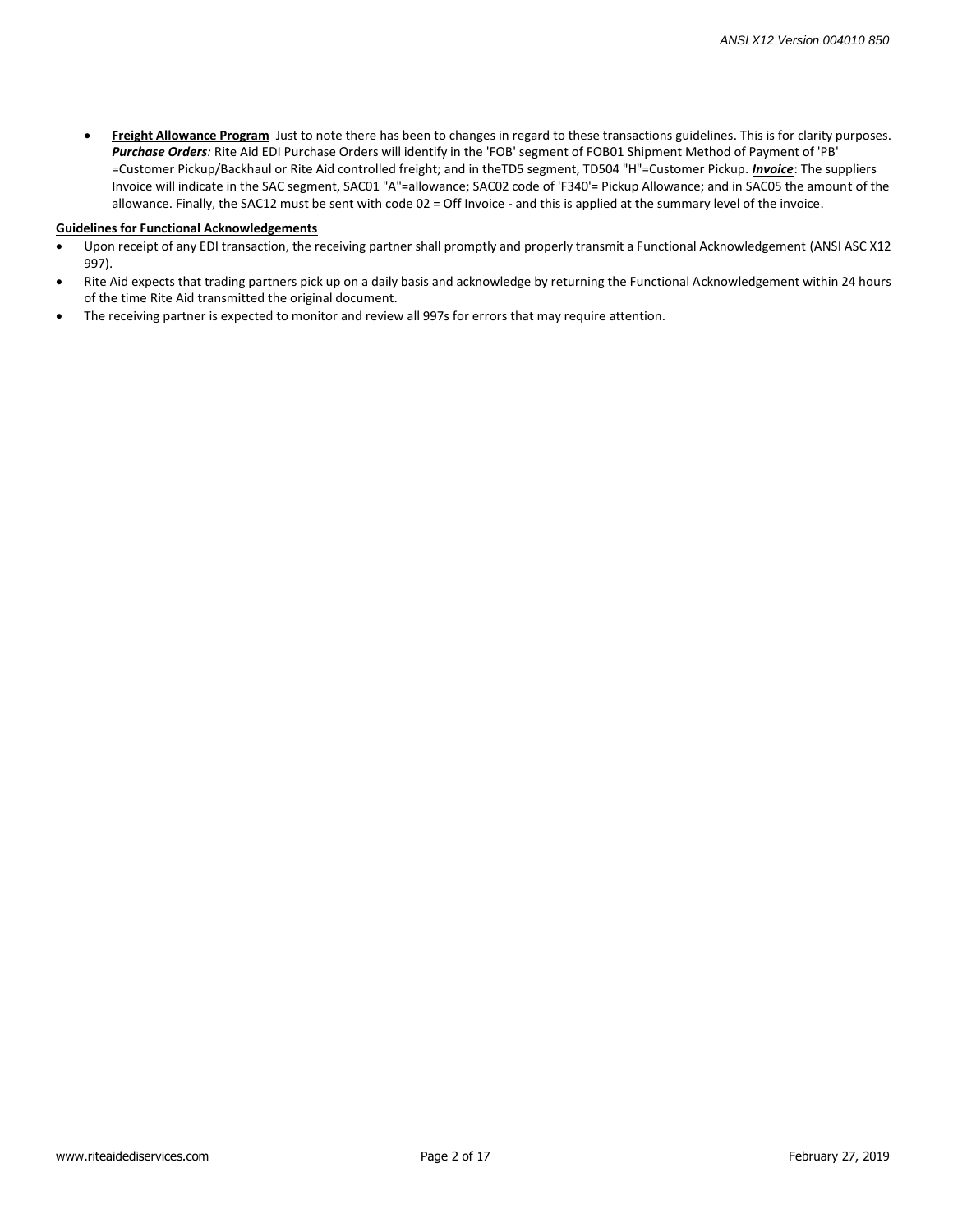| Ref          | Ele<br>ID | <b>Description</b>                         | Code or<br>Qualifier  |   | <b>Rite Aid</b><br><b>Attributes</b> |     | <b>Comments</b>                    |
|--------------|-----------|--------------------------------------------|-----------------------|---|--------------------------------------|-----|------------------------------------|
| ISA01        | 101       | <b>Authorization Information Qualifier</b> | 00                    | M | ID                                   | 2/2 |                                    |
| ISA02        | 102       | Authorization Information                  |                       | м | AN                                   |     | $10/10$ spaces                     |
| <b>ISA03</b> | 103       | Security Information Qualifier             | 00                    | M | ID                                   | 2/2 |                                    |
| ISA04        | 104       | Security Information                       |                       | M | AN                                   |     | $10/10$ spaces                     |
| ISA05        | 105       | Interchange ID Qualifier                   | 01                    | м | ID                                   | 2/2 | <b>DUNS</b>                        |
| ISA06        | 106       | Interchange Sender ID                      | 014578892             | M | AN                                   |     | 15/15   Rite Aid's DUNS Number (#) |
| ISA07        | 105       | Interchange ID Qualifier                   |                       | M | ID                                   | 2/2 | assigned by partner                |
| ISA08        | 107       | Interchange Receiver ID                    |                       | M | AN                                   |     | 15/15 assigned by partner          |
| ISA09        | 108       | Interchange Date                           |                       | M | DT                                   | 6/6 | current date                       |
| ISA10        | 109       | Interchange Time                           |                       | M | TM                                   | 4/4 | current time                       |
| <b>ISA11</b> | 110       | Interchange Standards ID                   | U                     | M | ID                                   | 1/1 |                                    |
| ISA12        | 111       | Interchange Version ID                     | 00401                 | M | ID                                   | 5/5 |                                    |
| <b>ISA13</b> | 112       | Interchange Control Number                 |                       | M | N <sub>0</sub>                       | 9/9 | sequential number                  |
| <b>ISA14</b> | 113       | Acknowledgment Requested                   | 0                     | M | ID                                   | 1/1 |                                    |
| ISA15        | 114       | <b>Test Indicator</b>                      | P                     | M | ID                                   | 1/1 |                                    |
| ISA16        | 115       | Subelement Separator                       | >                     | M | AN                                   | 1/1 |                                    |
|              |           | <b>Element Separator</b>                   | $*$                   |   |                                      |     |                                    |
|              |           | Segment Terminator                         | $\tilde{\phantom{a}}$ |   |                                      |     |                                    |

## **ISA Interchange Control Header**

(#) This is the Rite Aid Corporation DUNS Number "014578892" Rite Aid Headquarters Corp

# **GS Functional Group Header**

| Ref  | Ele<br>ID | <b>Description</b>                 | Code or<br>Qualifier |   | <b>Rite Aid</b><br><b>Attributes</b> |      | <b>Comments</b>        |
|------|-----------|------------------------------------|----------------------|---|--------------------------------------|------|------------------------|
| GS01 | 479       | <b>Functional ID Code</b>          | PO.                  | M | ID                                   | 21/2 | Purchase Order         |
| GS02 | 142       | <b>Application Sender's Code</b>   | 014578892            | M | AN                                   | 2/15 | Rite Aid's DUNS Number |
| GS03 | 124       | <b>Application Receiver's Code</b> |                      | M | AN                                   | 2/15 | assigned by Partner    |
| GS04 | 29        | Group Date                         | CCYYMMDD             | M | DT                                   | 8/8  | current date           |
| GS05 | 30        | Group Time                         | <b>HHMM</b>          | M | TM                                   | 4/8  | current time           |
| GS06 | 28        | <b>Group Control Number</b>        |                      | M | N <sub>0</sub>                       | 1/9  | sequential number      |
| GS07 | 455       | Responsible Agency Code            |                      | M | ID                                   | 1/2  |                        |
| GS08 | 480       | Version/Release Industry ID Code   | 004010               | M | AN                                   | 1/12 |                        |

# **ST Transaction Set Header**

| Ref  | Ele<br>ID | <b>Description</b>             | Code or<br>Qualifier |   | <b>Rite Aid</b><br><b>Attributes</b> |     | <b>Comments</b>   |
|------|-----------|--------------------------------|----------------------|---|--------------------------------------|-----|-------------------|
| ST01 | 143       | Transaction Set ID Code        | 850                  | M | ID                                   | 3/3 | Purchase Order    |
| ST02 | 329       | Transaction Set Control Number |                      | M | AN                                   | 4/9 | sequential number |

#### **BEG Beginning Segment for Purchase Order**

| Ref   | Ele<br>ID | <b>Description</b>           | Code or<br><b>Qualifier</b> |   | <b>Rite Aid</b><br><b>Attributes</b> |     | Comments                       |  |  |  |
|-------|-----------|------------------------------|-----------------------------|---|--------------------------------------|-----|--------------------------------|--|--|--|
| BEG01 | 353       | Transaction Set Purpose Code | 00                          | м | ID                                   | 2/2 | Original                       |  |  |  |
| BEG02 | 92        | Purchase Order Type Code     | SA                          | M | ID                                   | 2/2 | Stand-Alone Order              |  |  |  |
| BEG03 | 324       | Purchase Order Number        |                             | M | AN                                   | 7/7 | Rite Aid Purchase Order Number |  |  |  |
| BEG05 | 323       | Purchase Order Date          | CCYYMMDD                    | M | DT                                   | 8/8 | Rite Aid Purchase Order Date   |  |  |  |

BEG\*00\*SA\*1234567\*\*20060807~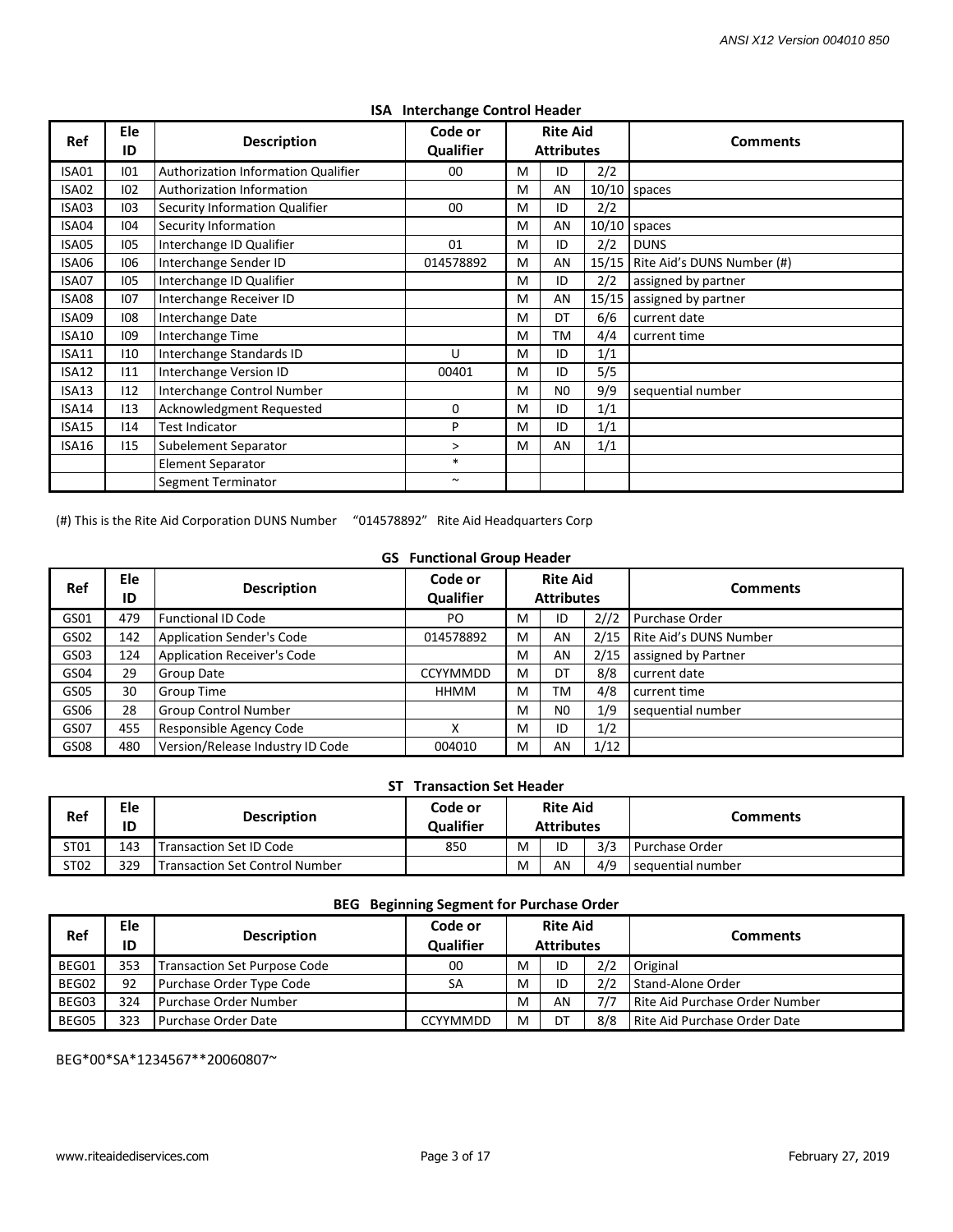#### **REF Reference Identification**

| Ref   | Ele<br>ID | <b>Description</b>         | Code or<br>Qualifier |   | <b>Rite Aid</b><br><b>Attributes</b> |      | Comments                                      |
|-------|-----------|----------------------------|----------------------|---|--------------------------------------|------|-----------------------------------------------|
| REF01 | 128       | Reference Number Qualifier |                      | м | ID                                   | 2/3  | Purchase order priority indicator. See Table2 |
| REF02 | 127       | l Reference Number         |                      | M | AN                                   | 1/30 | Rite Aid EDI trading partner                  |

REF\*ZZ\*12345~ REF\*NW\*12345~

- Table 1 contains a list of the PO priority indicators. **These codes are specific to Rite Aid and not in X12 Standards.** The priority indicator in the REF 01 determines how the vendor should handle the purchase order.
- The REF02 contains the Rite Aid EDI trading partner (vendor number).

#### **PER Administrative Communications Contact**

| Ref   | Ele<br>ID | <b>Description</b>                    | Code or<br><b>Qualifier</b> |   | <b>Rite Aid</b><br><b>Attributes</b> |      | <b>Comments</b>          |
|-------|-----------|---------------------------------------|-----------------------------|---|--------------------------------------|------|--------------------------|
| PER01 | 366       | <b>Contact Function Code</b>          | 'OD'                        | м | ID                                   | 2/2  | Order Department         |
| PER02 | 93        | Name                                  |                             | M | AN                                   | 1/35 | Rite Aid Buyer Name      |
| PER03 | 365       | <b>Communication Number Qualifier</b> | 'TF'                        | M | ID                                   | 2/2  | Telephone                |
| PER04 | 364       | <b>Communication Number</b>           | '717 761-2633'              | M | AN                                   |      | 12/12 Buyer Phone Number |

#### PER\*OD\*CUCCARESE, JOSEPH\*TE\*717 761-2633~

• If any problems are encountered with pricing or item maintenance, please call the phone number listed in the PER04 and ask for the buyer in PER02.

#### **FOB Related Instructions**

| Ref   | Ele<br>ID | <b>Description</b>         | Code or<br><b>Qualifier</b> | <b>Rite Aid</b><br><b>Attributes</b> |    |      | <b>Comments</b>                 |
|-------|-----------|----------------------------|-----------------------------|--------------------------------------|----|------|---------------------------------|
|       |           | Shipment Method of Payment | PB                          |                                      |    | 2/2  | Customer Pick Up/Backhaul       |
| FOB01 | 146       |                            | PP                          | M                                    | ID |      | Prepaid                         |
|       |           |                            | CC                          |                                      |    |      | Collect                         |
|       |           |                            | PC                          |                                      |    |      | Prepaid but charged to customer |
| FOB02 | 309       | <b>Location Qualifier</b>  | 'OR'                        | M                                    | ID | 2/2  | Origin                          |
| FOB03 | 352       | Description                |                             |                                      | AN | 1/30 |                                 |

#### FOB\*PP\*OR~

FOB\*PP\*OR\*Prepaid~

• **Freight Allowance Program** *Purchase Orders:* Rite Aid EDI Purchase Orders will identify in the 'FOB' segment of FOB01 Shipment Method of Payment of 'PB' =Customer Pickup/Backhaul or Rite Aid controlled freight; and in theTD5 segment, TD504 "H"=Customer Pickup. *Invoice*: The suppliers Invoice will indicate in the SAC segment, SAC01 "A"=allowance; SAC02 code of 'F340'= Pickup Allowance; and in SAC05 the amount of the allowance. Finally, the SAC12 must be sent with code 02 = Off Invoice - and this is applied at the summary level of the invoice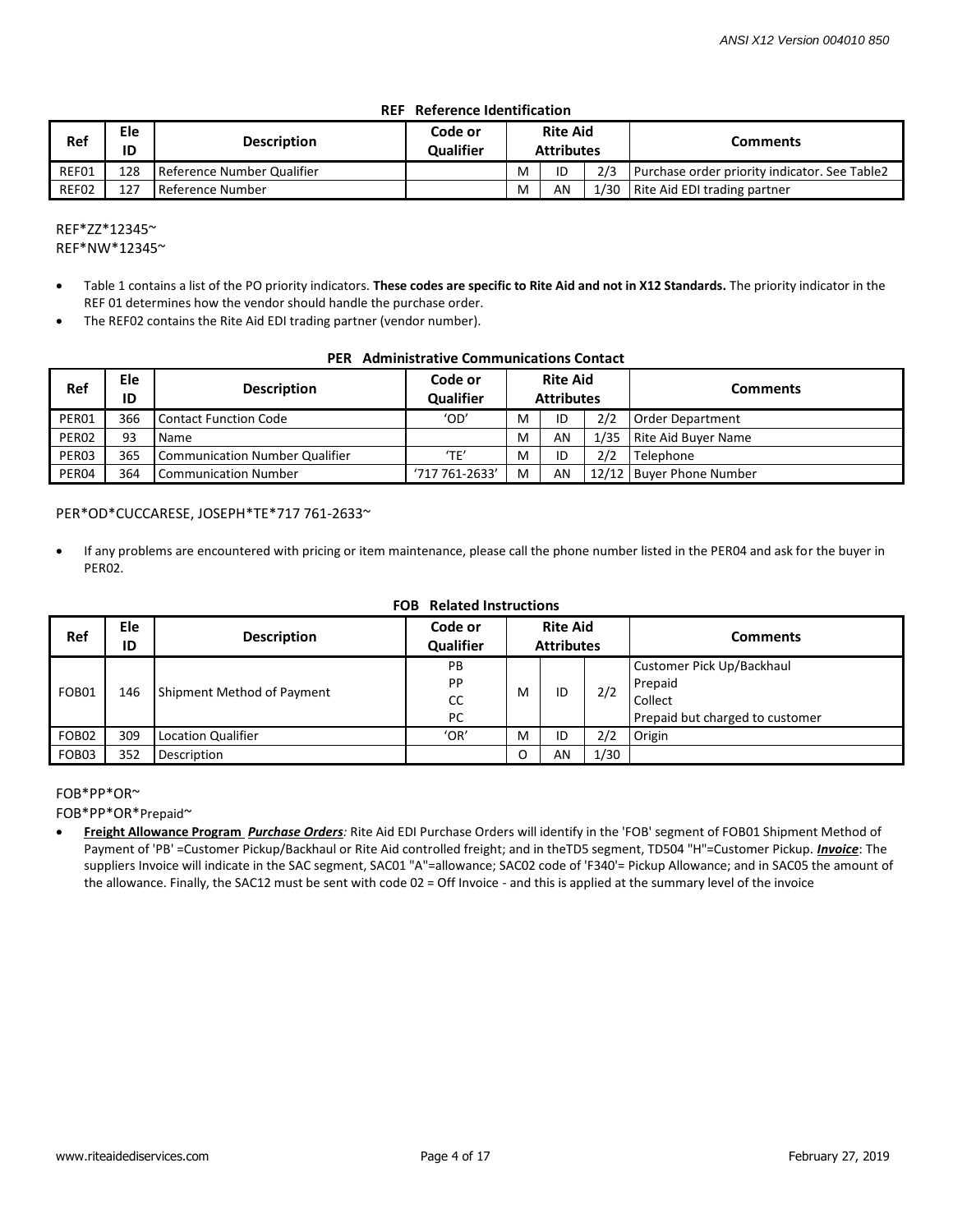| Ref   | Ele<br>ID | <b>Description</b>            | Code or<br><b>Qualifier</b> |   | <b>Rite Aid</b><br><b>Attributes</b> |      | <b>Comments</b>                         |
|-------|-----------|-------------------------------|-----------------------------|---|--------------------------------------|------|-----------------------------------------|
| ITD01 | 336       | Terms Type Code               | '01'<br>'02'                | M | ID                                   | 2/2  | <b>Basic</b><br>End of Month            |
| ITD02 | 333       | Terms Basis Date Code         | '3'<br>'15'                 | M | ID                                   | 1/2  | <b>Invoice Date</b><br>Receipt of Goods |
| ITD03 | 338       | <b>Terms Discount Percent</b> |                             | O | R                                    | 1/6  |                                         |
| ITD04 | 370       | Terms Discount Due Date       |                             | J | DT                                   | 8/8  | <b>CCYYMMDD</b>                         |
| ITD05 | 351       | Terms Discount Days Due       |                             | J | N <sub>0</sub>                       | 1/2  |                                         |
| ITD06 | 446       | Terms Net Due Date            |                             | O | DT                                   | 8/8  | CCYYMMDD                                |
| ITD07 | 386       | Terms Net Days                |                             | O | N <sub>0</sub>                       | 1/2  |                                         |
| ITD12 | 352       | Description                   |                             | O | AN                                   | 1/80 |                                         |

# **ITD Terms of Sale/Deferred Terms of Sale**

ITD\*01\*3\*2\*\*10\*\*30~

|       | <b>DIM DATE INTERFERITE</b> |                     |                             |                                      |    |     |                                      |  |  |
|-------|-----------------------------|---------------------|-----------------------------|--------------------------------------|----|-----|--------------------------------------|--|--|
| Ref   | Ele<br>ID                   | <b>Description</b>  | Code or<br><b>Qualifier</b> | <b>Rite Aid</b><br><b>Attributes</b> |    |     | <b>Comments</b>                      |  |  |
| DTM01 | 374                         | Date/Time Qualifier | 002                         | M                                    | ID | 3/3 | Delivery Requested                   |  |  |
| DTM02 | 373                         | Date                | CCYYMMDD                    | M                                    | DT | 8/8 | Purchase Order Expected Arrival Date |  |  |

**DTM Date/Time Reference**

#### DTM\*002\*20020821~

- Element attributes when segment is used. When DTM segment is not sent, the order should be delivered ASAP.
- If the Purchase Order Expected Arrival Date is needed, a request can be made to the buyer listed in the PER segment.

|  | <b>TD5</b> Carrier Details |  |
|--|----------------------------|--|
|--|----------------------------|--|

| Ref          | Ele<br>ID | <b>Description</b>         | Code or<br><b>Qualifier</b> |   | <b>Rite Aid</b><br><b>Attributes</b> |      | <b>Comments</b> |
|--------------|-----------|----------------------------|-----------------------------|---|--------------------------------------|------|-----------------|
| TD504        | 91        | Transportation Method/Type | Ή                           | M | ID                                   | 1/1  | Customer Pickup |
| <b>TD505</b> | 387       | Routing                    |                             | M | AN                                   | 1/35 | Ship Via        |
|              |           |                            |                             |   |                                      |      |                 |
|              |           |                            |                             |   |                                      |      |                 |

#### TD5\*\*\*\*H\*DIRECT~

• The TD5 specifies specify the carrier and sequence of routing and provide transit time information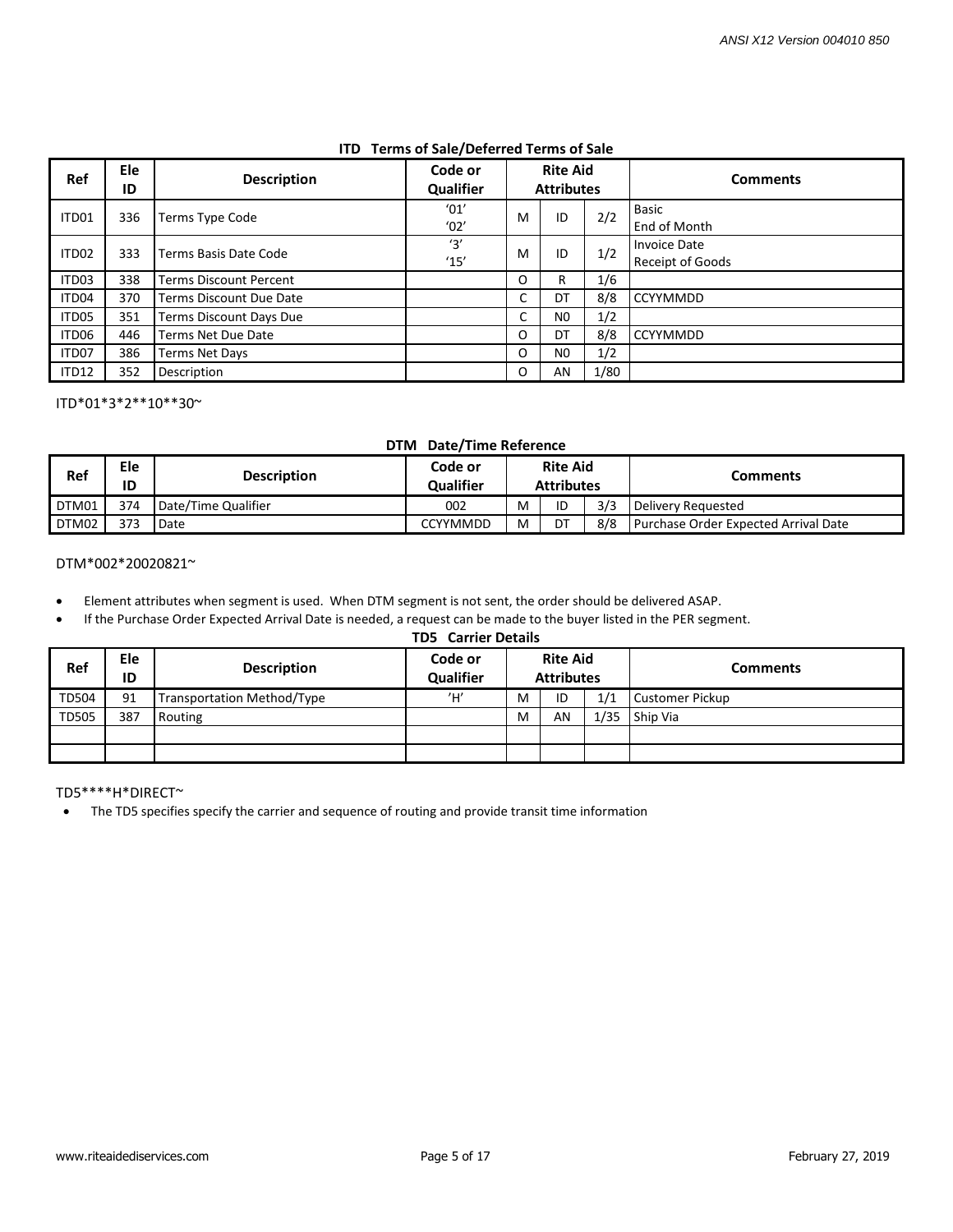|      | <b>Reference Identification</b><br>N9. |                                    |                  |                   |                 |      |                      |  |  |  |  |
|------|----------------------------------------|------------------------------------|------------------|-------------------|-----------------|------|----------------------|--|--|--|--|
| Ref  | Ele<br><b>Description</b>              |                                    | Code or          |                   | <b>Rite Aid</b> |      | <b>Comments</b>      |  |  |  |  |
|      | ID                                     |                                    | <b>Qualifier</b> | <b>Attributes</b> |                 |      |                      |  |  |  |  |
| N901 | 128                                    | Reference Identification Qualifier | 55'              | M                 | ID              | 2/2  | Sequence Number      |  |  |  |  |
| N902 | 127                                    | Reference Identification           |                  | M                 | AN              | 1/30 | Note Sequence Number |  |  |  |  |

N9\*55\*01~

• Element attributes when segment is used.

#### **MSG Message Text**

| Ref   | Ele<br>ID | <b>Description</b>     | Code or<br><b>Qualifier</b> |   | <b>Rite Aid</b><br><b>Attributes</b> |       | Comments     |
|-------|-----------|------------------------|-----------------------------|---|--------------------------------------|-------|--------------|
| MSG01 | 933       | Free-Form Message Text |                             | M | AN                                   | 1/264 | Message Text |

#### MSG\*FOR PREPAID LTL SHIPMENTS REFER TO VENDOR SUPPLY CHAIN GUIDE~

- The MSG segment will be sent on all POs. This segment may repeat up to 30 times.
- PO Terms and Conditions: The Rite Aid EDI Purchase Order Terms and Conditions are contained in the **Supplier Compliance Guide** the complete details are not transmitted electronically. However, a note is transmitted in the message segment with each EDI Purchase Order referencing the guidelines. These terms and conditions shall be deemed part of and incorporated in each Rite Aid EDI Purchase Order. Refer to [www.RiteAid.com](http://www.riteaid.com/) then select *Our Company*, click on *Supplier Porta*

|      | N1 Name   |                          |                             |   |                                      |      |                      |  |  |  |  |
|------|-----------|--------------------------|-----------------------------|---|--------------------------------------|------|----------------------|--|--|--|--|
| Ref  | Ele<br>ID | <b>Description</b>       | Code or<br><b>Qualifier</b> |   | <b>Rite Aid</b><br><b>Attributes</b> |      | <b>Comments</b>      |  |  |  |  |
| N101 | 98        | <b>Entity ID Code</b>    | VN                          | M | ID                                   | 2/2  | Vendor               |  |  |  |  |
| N102 | 93        | Name                     |                             | M | AN                                   | 1/35 | Vendor Name          |  |  |  |  |
| N103 | 66        | <b>ID Code Qualifier</b> | 92                          | M | ID                                   | 1/2  | Assigned By Rite Aid |  |  |  |  |
| N104 | 67        | <b>ID</b> Code           |                             | M | AN                                   | 2/17 | Vendor Number        |  |  |  |  |

#### N1\*VN\*A&M CLEANING PRODUCTS\*92\*34115~

• The N104 is Rite Aid's internal vendor number for your company. When calling Rite Aid, this number should be provided as a reference number.

|                  | N1 Name   |                          |                                                                                                                 |                                      |    |      |                                       |  |  |  |
|------------------|-----------|--------------------------|-----------------------------------------------------------------------------------------------------------------|--------------------------------------|----|------|---------------------------------------|--|--|--|
| Ref              | Ele<br>ID | <b>Description</b>       | Code or<br>Qualifier                                                                                            | <b>Rite Aid</b><br><b>Attributes</b> |    |      | <b>Comments</b>                       |  |  |  |
| N <sub>101</sub> | 98        | Entity ID Code           | ST                                                                                                              | M                                    | ID | 2/2  | Ship To                               |  |  |  |
| N <sub>102</sub> | 93        | Name                     |                                                                                                                 | M                                    | AN | 1/35 | Rite Aid DC Name                      |  |  |  |
| N <sub>103</sub> | 66        | <b>ID Code Qualifier</b> | 9                                                                                                               | M                                    | ID | 1/1  | DUNS plus 4 character suffix          |  |  |  |
| N <sub>104</sub> | 67        | ID Code                  | Refer to<br>Http://www.riteai<br>dediservices.com/<br>distribution-<br>centers/ for Ship<br><b>To Locations</b> | M                                    | AN |      | 13/13 DUNS+4 number Ship to Locations |  |  |  |

#### N1\*ST\*RITE AID LANCASTER DIST CENTER\*9\*0145788920088~

• A complete listing of ship to locations can be found in Http://www.riteaidediservices.com/distribution-centers/ or refer to the Routing Guide by going to the Supplier Portal or by calling Rite Aid's fax on demand number @ (888) 796-3686. Request document 13.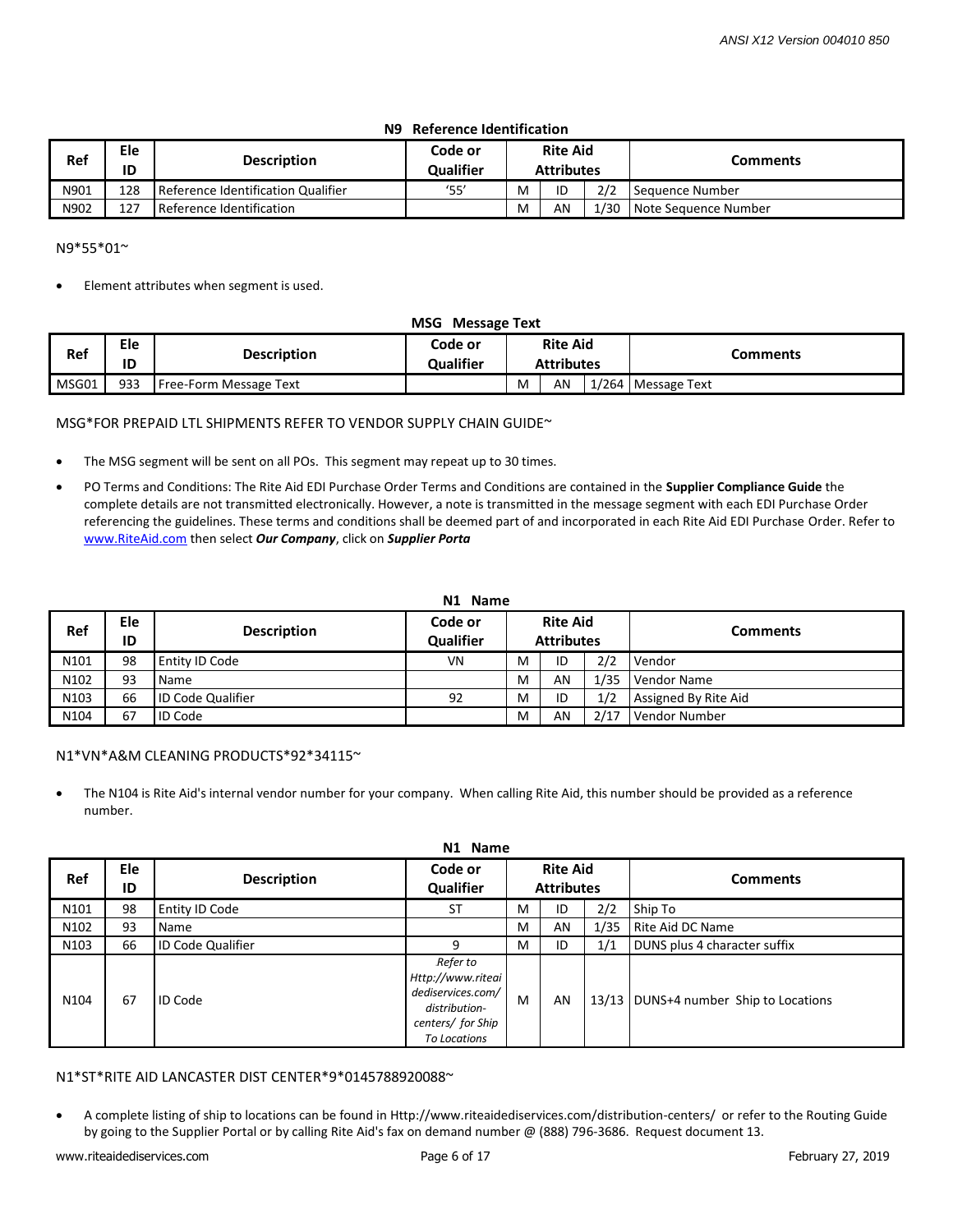|      | <b>Address Information</b><br>N3 |                     |                                                                                 |   |                                      |      |                     |  |  |  |
|------|----------------------------------|---------------------|---------------------------------------------------------------------------------|---|--------------------------------------|------|---------------------|--|--|--|
| Ref  | Ele<br>ID                        | <b>Description</b>  | Code or<br>Qualifier                                                            |   | <b>Rite Aid</b><br><b>Attributes</b> |      | <b>Comments</b>     |  |  |  |
| N301 | 166                              | Address Information | Refer to<br>Http://www.riteai<br>dediservices.com/<br>distribution-<br>centers/ | M | AN                                   | 1/35 | Rite Aid DC Address |  |  |  |

N3\*2801 WEST AVENUE H.~

•

#### **N4 Geographic Location Ref Ele ID Description Code or Qualifier Rite Aid Attributes Comments** N401 19 City Name *Refer to Http://www.riteai dediservices.com/ distributioncenters/*  M | AN | 2/30 | Rite Aid DC City N402 156 State or Province *Refer to Http://www.riteai dediservices.com/ distributioncenters/*  M | ID | 2/2 | Rite Aid DC State N<sub>403</sub> 116 Postal Code *Refer to Http://www.riteai dediservices.com/ distributioncenters/*  M | ID | 3/9 | Rite Aid DC Zip Code

# N4\*LANCASTER\*CA\*93536~

# **PO1 Purchase Order Baseline Item Data**

| <b>Ref</b> | Ele<br>ID | <b>Description</b>           | Code or<br>Qualifier                        |   | <b>Rite Aid</b><br><b>Attributes</b> |      | <b>Comments</b>                                                            |
|------------|-----------|------------------------------|---------------------------------------------|---|--------------------------------------|------|----------------------------------------------------------------------------|
| PO102      | 330       | <b>Quantity Ordered</b>      |                                             | M | R                                    | 1/9  | Line item quantity                                                         |
| PO103      | 355       | Unit of Measurement Code     | CA                                          | м | ID                                   | 2/2  | Case                                                                       |
| PO104      | 212       | Unit Price                   |                                             | M | R                                    | 1/14 | Line item cost**                                                           |
| PO105      | 639       | <b>Basis Unit Price Code</b> | CA                                          | м | ID                                   | 2/2  | Per case                                                                   |
| PO106      | 235       | Product/Service ID Qualifier | (one of the<br>following)<br>UA<br>UI<br>VN | M | ID                                   | 2/2  | UPC/EAN Case Code (2-5-5)<br><b>UPC CPC (1-5-5)</b><br>Vendor's MFI Number |
| PO107      | 234       | Product/Service ID           |                                             | M | AN                                   | 1/30 | Item Number as qualified in PO106                                          |
| PO108      | 235       | Product/Service ID Qualifier | IN                                          | м | ID                                   | 2/2  | Rite Aid's Item Number                                                     |
| PO109      | 234       | Product/Service ID           |                                             | M | AN                                   | 7/7  | Rite Aid's Item Number                                                     |

PO1\*\*14\*CA\*24\*CA\*UI\*08123819853\*IN\*0339466~

- If any PO1 corrections are needed, a request can be made to the buyer listed in the PER segment.
- \*\*IF PO COST DIFFERS FROM INVOICE COST, CONTACT THE BUYER PRIOR TO SHIPPING/INVOICING for resolution.
- NDC Codes if sent (10 14 digits) will be sent with qualifier "VN".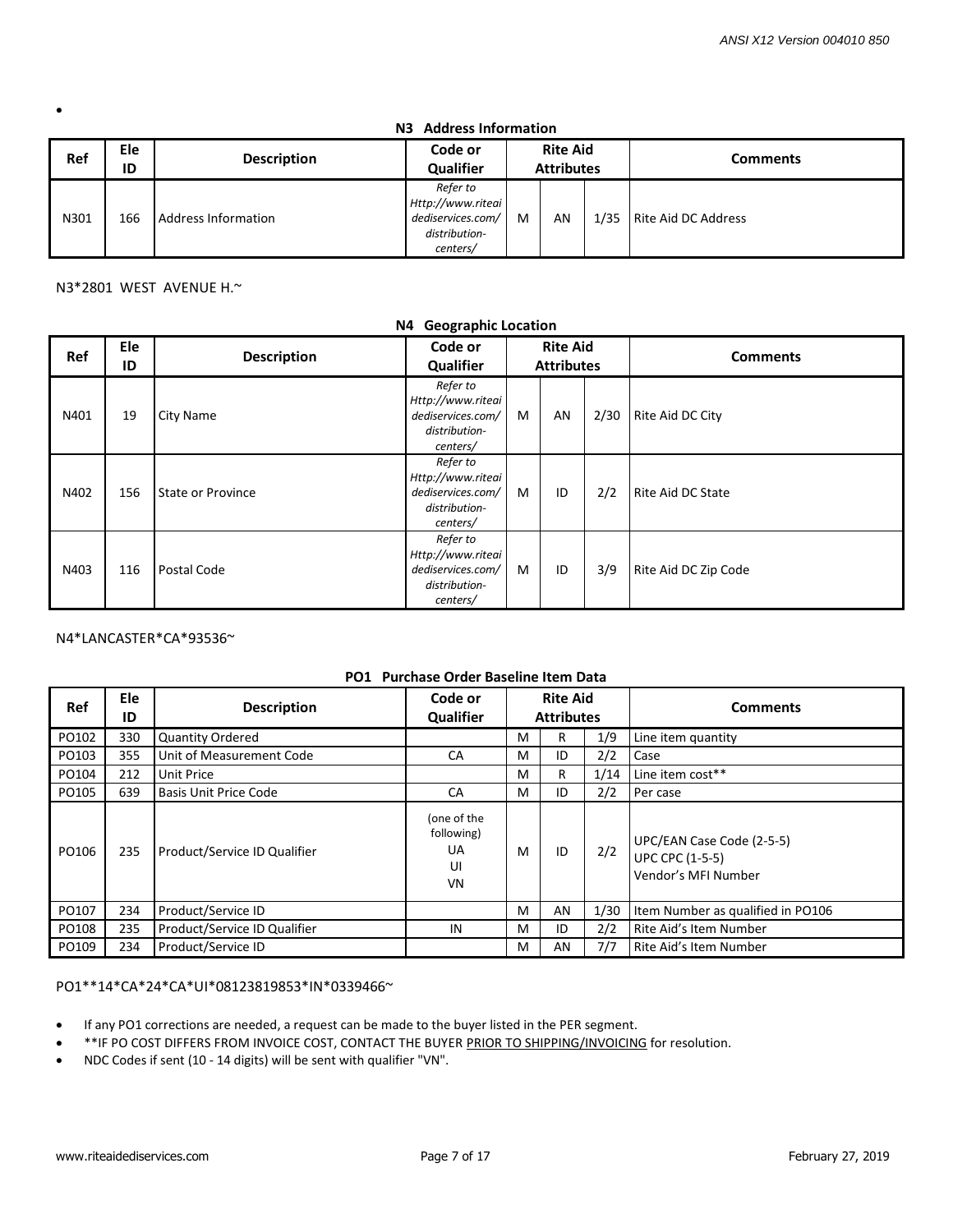#### **PID Product/Item Description**

| Ref               | Ele<br>ID | <b>Description</b>      | Code or<br><b>Qualifier</b> | <b>Rite Aid</b><br><b>Attributes</b> |    |      | Comments                  |
|-------------------|-----------|-------------------------|-----------------------------|--------------------------------------|----|------|---------------------------|
| PID <sub>01</sub> | 349       | I Item Description Type | (1)                         | М                                    | ID | 1/1  | l Free-form               |
| PID <sub>05</sub> | 352       | Description             |                             | M                                    | AN | 1/80 | <b>I</b> Item Description |

#### PID\*F\*\*\*\*GREASED LIGHTNING 32OZ~

• If any PID corrections are needed, a request can be made to the buyer listed in the PER segment.

| Ref   | Ele<br>ID | <b>Description</b>                    | Code or<br>Qualifier | <b>Rite Aid</b><br><b>Attributes</b> |                |     | <b>Comments</b>               |  |  |  |  |
|-------|-----------|---------------------------------------|----------------------|--------------------------------------|----------------|-----|-------------------------------|--|--|--|--|
| PO401 | 356       | Pack                                  |                      | O                                    | N <sub>0</sub> | 1/6 | Eaches per Case               |  |  |  |  |
| PO405 |           | <b>Weight Qualifier</b>               | G                    | ◡                                    | ID             | 1/2 | <b>Gross Weight Qualifier</b> |  |  |  |  |
| PO406 | 384       | Gross Weight per Pack                 |                      | ◡                                    | R              | 1/9 | Gross Weight per Pack         |  |  |  |  |
| PO407 | 355       | Unit or Basis for Measurement<br>Code | LВ<br>KG             | ◡                                    | ID             | 1/2 | Pounds<br>Kilograms           |  |  |  |  |
| PO408 | 385       | Gross Volume per Pack                 |                      | U                                    | R              | 1/9 | Gross Volume per Pack         |  |  |  |  |
| PO409 | 355       | Unit or Basis for Measurement<br>Code | <b>CF</b>            | ◡                                    | R              | 1/2 | <b>Cubic Feet Qualifier</b>   |  |  |  |  |
| PO414 | 810       | Inner Pack                            |                      | O                                    | N <sub>0</sub> | 1/6 | Inner Packs per Case          |  |  |  |  |

## **PO4 Item Physical Details**

# PO4\*12\*\*\*\*G\*16\*LB\*2\*CF\*\*\*\*\*12~

• If any PO4 corrections are needed, a request can be made to the buyer listed in the PER segment.

| <b>Ref</b> | Ele<br>ID | <b>Description</b>                       | Code or<br><b>Qualifier</b> | <b>Rite Aid</b><br><b>Attributes</b> |                |      | <b>Comments</b>              |  |  |  |  |
|------------|-----------|------------------------------------------|-----------------------------|--------------------------------------|----------------|------|------------------------------|--|--|--|--|
| SAC01      | 248       | Allowance or Charge Indicator            | А                           | м                                    | ID             | 1/1  | Allowance                    |  |  |  |  |
|            |           | Service, Promotion, Allowance, or Charge | A260                        |                                      |                |      | <b>Advertising Allowance</b> |  |  |  |  |
| SAC02      | 1300      | Code                                     | C320                        | M                                    | ID             | 4/4  | Display Allowance            |  |  |  |  |
|            |           |                                          | A400                        |                                      |                |      | Off Invoice Allowance        |  |  |  |  |
| SAC05      | 610       | Amount                                   |                             | M                                    | N <sub>2</sub> | 1/15 | Allowance Amount             |  |  |  |  |
| SAC12      | 331       | Allowance or Charge Method of Handling   | 01                          | M                                    | ID             | 2/2  | <b>Bill Back</b>             |  |  |  |  |
|            |           | Code                                     | 02                          |                                      |                |      | Off Invoice                  |  |  |  |  |
| SAC13      | 127       | Reference Number                         |                             | M                                    | AN             | 1/30 | Allowance Contract Number    |  |  |  |  |

# **SAC Service, Promotion, Allowance, or Charge Information**

#### SAC\*A\*A400\*\*\*\*\*\*2.28\*CA\*1\*\*02\*0155232

**CTT Transaction Totals Ref Ele IDESCRIPTION Code or Qualifier Rite Aid Attributes Comments** CTT01 354 Number of Line Items M No No 1/6 Count of PO1 Segments

 $CTT^*1^{\sim}$ 

|       | $\sim$<br><b>IVIUIICLAI V AIIIVUIIL</b> |                         |                             |   |                                      |      |                            |  |  |  |  |
|-------|-----------------------------------------|-------------------------|-----------------------------|---|--------------------------------------|------|----------------------------|--|--|--|--|
| Ref   | Ele<br>ID                               | <b>Description</b>      | Code or<br><b>Qualifier</b> |   | <b>Rite Aid</b><br><b>Attributes</b> |      | Comments                   |  |  |  |  |
| AMT01 | 522                                     | <b>Amount Qualifier</b> |                             | M | ID                                   | 2/2  | l Total Transaction Amount |  |  |  |  |
| AMT02 | 782                                     | Monetary Amount         |                             | M | R                                    | ./15 | l Net PO Amount            |  |  |  |  |

# **AMT Monetary Amount**

# AMT\*TT\*336~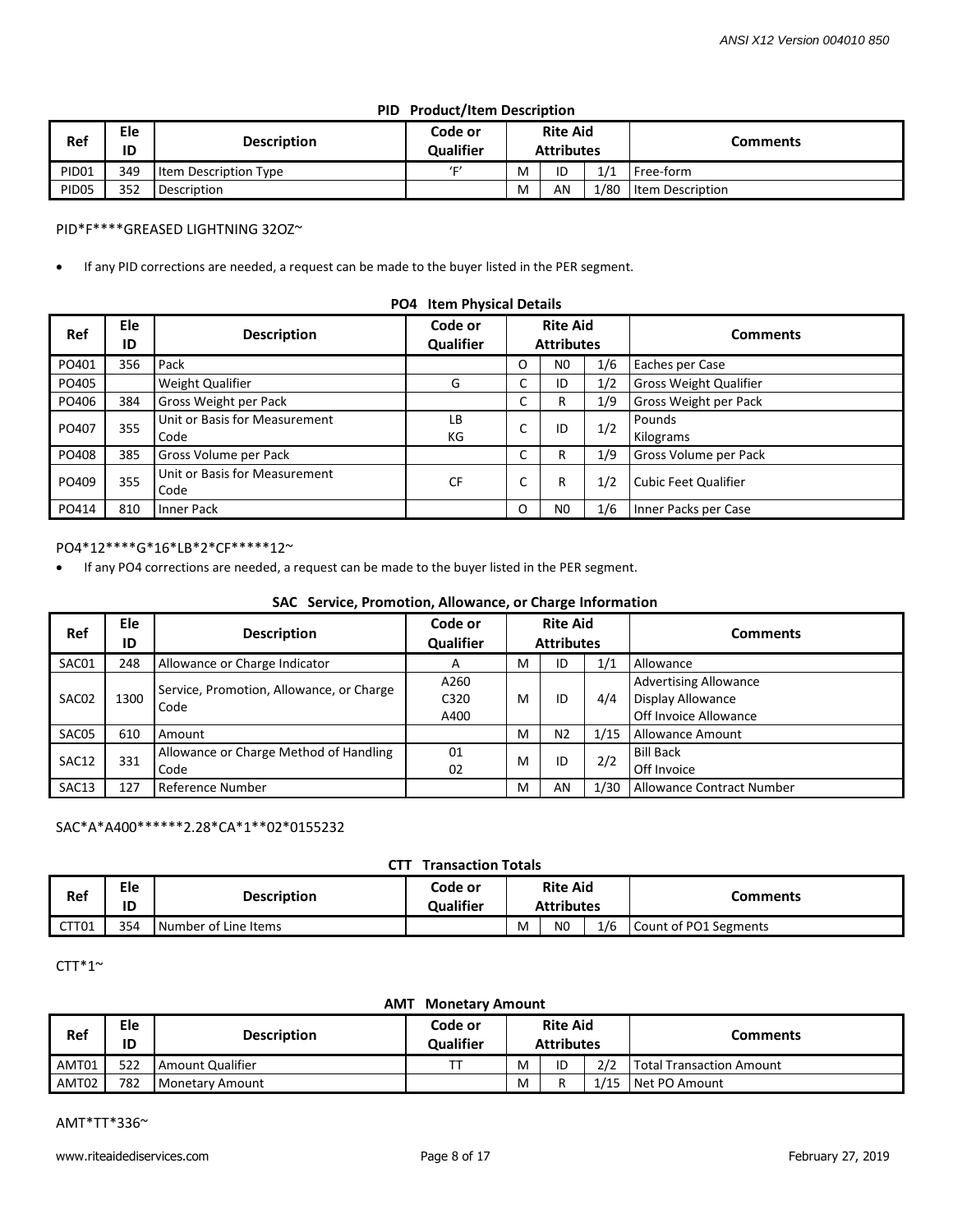*ANSI X12 Version 004010 850*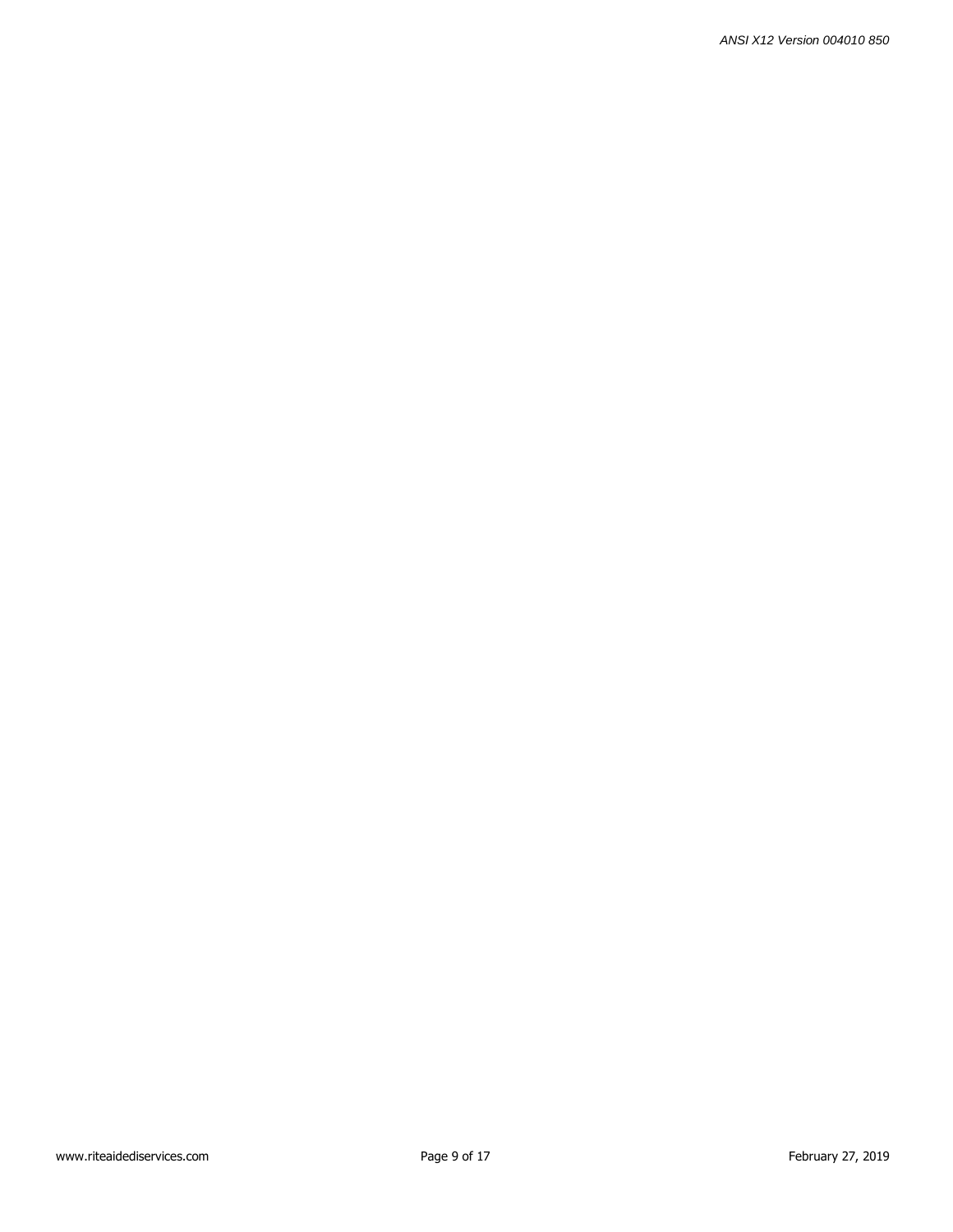#### **SE Transaction Set Trailer**

| Ref         | Ele<br>ID | <b>Description</b>             | Code or<br><b>Qualifier</b> | <b>Rite Aid</b><br><b>Attributes</b> |                |      | Comments |
|-------------|-----------|--------------------------------|-----------------------------|--------------------------------------|----------------|------|----------|
| SE01        | 96        | Number of Included Segments    |                             | M                                    | N <sub>0</sub> | 1/10 |          |
| <b>SE02</b> | 329       | Transaction Set Control Number |                             | M                                    | AN             | 4/9  |          |

#### **GE Functional Group Trailer Ref Ele IDENTIFY Description Code or Qualifier Rite Aid Attributes Comments** GE01 97 Number of Included Sets M NO 1/6 GE02 28 Group Control Number M NO 1/9

# **IEA Functional Group Trailer**

| Ref   | Ele<br>ID | <b>Description</b>         | Code or<br><b>Qualifier</b> | <b>Rite Aid</b><br><b>Attributes</b> |                |     | Comments |
|-------|-----------|----------------------------|-----------------------------|--------------------------------------|----------------|-----|----------|
| IEA01 | 116       | Number of Included Groups  |                             |                                      | N <sub>0</sub> | 1/5 |          |
| IEA02 | 112       | Interchange Control Number |                             | M                                    | N <sub>0</sub> | 9/9 |          |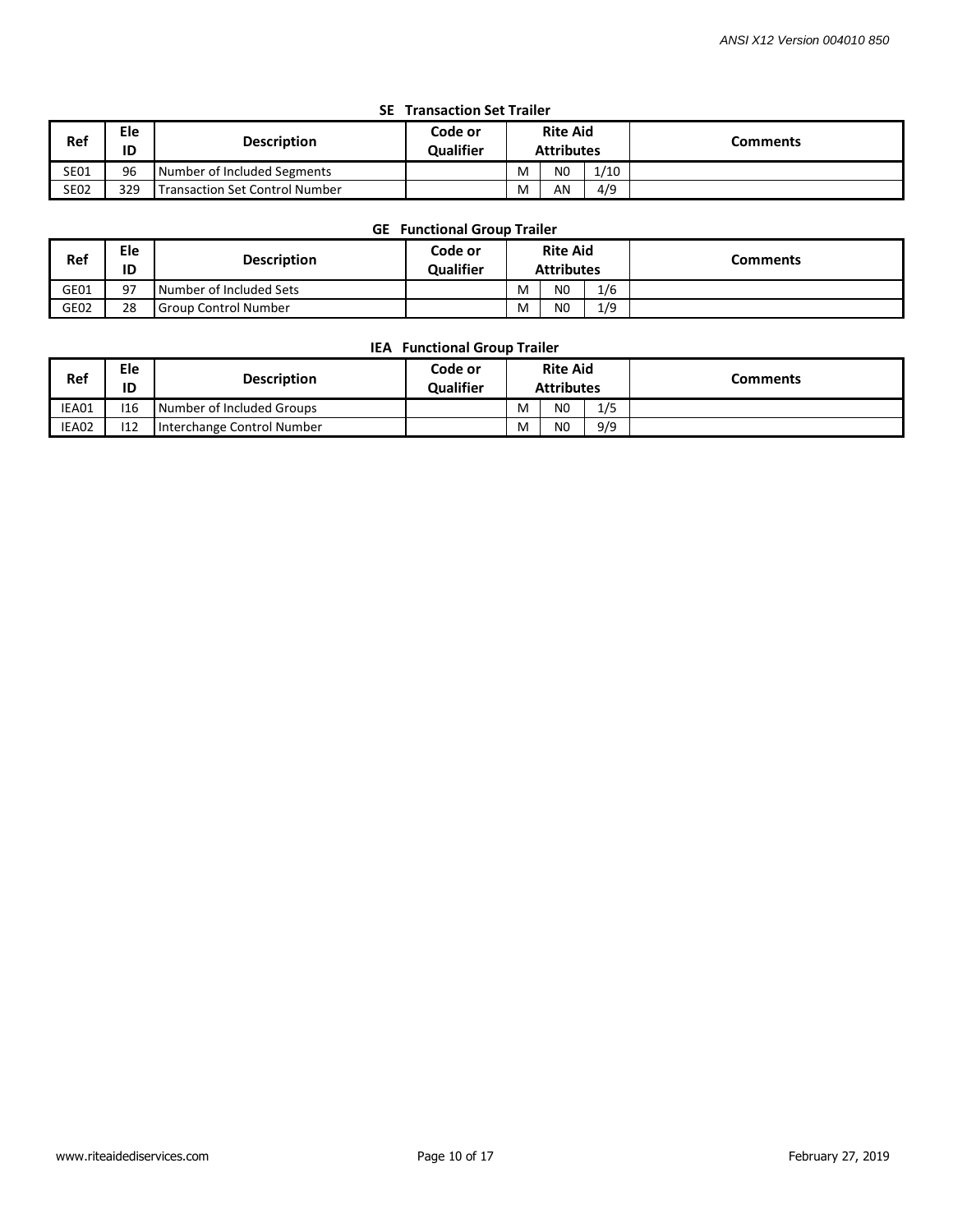**Sample 850 Format**

ISA\*00\* \*00\* \*01\*014578892 \*01\*037515244 \*160801\*111 5\*U\*00401\*000001578\*0\*P\*^~ GS\*PO\*014578892\*037515244\*20160801\*1115\*805\*X\*004010~ ST\*850\*000001696~ BEG\*00\*SA\*6858190\*\*20160801~ REF\*ZZ\*30189~ PER\*OD\*AVERY, DAVID\*TE\*717 761-2633~ FOB\*PP\*OR~ ITD\*01\*15\*\*\*\*\*30~ DTM\*002\*20160816~ N9\*55\*01~ MSG\*FOR PREPAID SHIPMENTS REFER TO RITE AID SUPPLIER COMPLIANCE GUIDE.~ MSG\*DLVY AND OR ACCESSORIAL CHARGES ASSOCIATED WITH PREPAID SHIPMENTS~ MSG\* ARE WITHHELD FROM INVOICE. FOR INBOUND PREPAID (NON-RITE AID CONTROL~ MSG\*LED) SHIPMENTS, VENDOR IS REPONSIBLE FOR CARRIER SELECTION, PERFORMANC~ MSG\*E AND ALL CHARGES RELATED TO DELIVERY OF SHIPMENT.~ MSG\*FOR INBOUND PREPAID SHIPMENTS, THE VENDOR IS RESPONSIBLE FOR ALL~ MSG\*ACCESSORIAL CHARGES(DETENTION SORTING,SEGREGATING ETC...)~ MSG\*CONTACT RITE AID TRANSPORTATION DEPT FOR ROUTING ON CONTROLLED~ MSG\*SHIPMENTS. ALL RITE AID CONTROLLED SHIPMENTS ARE BOUND BY THE TERMS~ MSG\*AND CONDITIONS OF THE RITE AID SUPPLIER COMPLIANCE GUIDE.~ MSG\*ALL DELIVERIES REQUIRE A DELIVERY APPOINTMENT FOR PREPAID SHIPMENTS.~ MSG\*THE DRIVER IS RESPONSIBLE FOR UNLOADING AND ALL ASSOCIATED FEES.~ MSG\*STANDARD TERMS AND CONDITIONS OF THIS PO SHALL ONLY BE MODIFIED OR~ MSG\*AMENDED IN WRITING BY RITE AID AND THE VENDOR.~ MSG\*COMPLIANCE IS REQUIRED TO THE RITE AID SUPPLIER COMPLIANCE GUIDE AND~ MSG\* THE PHARMACY SUPPLY POLICY AGREEMENT FOR GENERIC PHARMACEUTICAL VEND~ MSG\*ORS. RITE AID ISSUES THE PURCHASE ORDER UNDER ITS STANDARD TERMS AND~ MSG\*CONDITIONS AS OUTLINED IN THE SUPPLIER COMPLIANCE GUIDE. MSG\*ACCESSING SUPPLIER COMPLIANCE GUIDE - FROM WWW.RITEAID.COM~ MSG\*SELECT CORPORATE INFO AT BOTTOM OF PAGE, THEN SUPPLIER PORTAL.~ MSG\*THIS DOCUMENT INCORPORATES BY REFERENCE ANY RITE AID DOCUMENT(S) EXECU~ MSG\*TED BY THE VENDOR  $\sim$ MSG\*ANY DISPUTES BETWEEN THE PARTIES SHALL BE GOVERNED BY THE LAWS OF THE~ MSG\*COMMONWEALTH OF PENNSYVANIA WITHOUT REGARDS TO ITS CONFLICTS OF LA~ MSG\*W PROVISIONS. ANY DISPUTES BETWEEN THE PARTIES SHALL BE EXCLUSIVELY VE~ MSG\*NUED IN THE COURT OF COMMON PLEAS FOR CUMBERLAND COUNTY,PENNSYLVANIA.~ MSG\*VENDOR, BY COMMENCEMENT OF OR PARTIAL PERFORMANCE ACCEPTS RITE AID S~ MSG\*STANDARD TERMS AND CONDITIONS. ANY TERMS AND CONDITIONS OF SALE OF~ MSG\*VENDOR SHALL HAVE NO FORCE OR EFFECT AND VENDOR EXPRESSLY WAIVES~ MSG\*THE USE OF ITS OWN TERMS AND CONDITIONS. N1\*VN\*PHILIPS ORAL HEALTHCARE INC\*92\*30706~ N1\*ST\*RITE AID LANCASTER DIST CENTER\*9\*0145788920088~ N3\*2801 WEST AVENUE H.~ N4\*LANCASTER\*CA\*93536~ PO1\*\*3\*CA\*349.28\*CA\*UI\*07502003901\*IN\*0303232~ PID\*F\*\*\*\*SNCR PLAQUECNTRL BH 3PK~ PO1\*\*8\*CA\*165\*CA\*UI\*07502003755\*IN\*0303233~ PID\*F\*\*\*\*SONICARE PLAQCNTRL RC TB~ PO1\*\*6\*CA\*197.1\*CA\*UI\*07502003632\*IN\*0303585~ PID\*F\*\*\*\*SNCR 3SERIES GUMCARE RC TB~ PO1\*\*7\*CA\*246.24\*CA\*UI\*07502005225\*IN\*0304880~ PID\*F\*\*\*\*SONICARE SIMPLY CLN BH 2PK~ PO1\*\*11\*CA\*94.29\*CA\*UI\*07502005559\*IN\*0304881~ PID\*F\*\*\*\*SONICARE ESSENCE+ TB~ PO1\*\*1\*CA\*349.28\*CA\*UI\*07502002699\*IN\*0321766~ PID\*F\*\*\*\*SNCR ELITE BRSH 2PK~ PO1\*\*3\*CA\*349.28\*CA\*UI\*07502002843\*IN\*0349003~ PID\*F\*\*\*\*SNCR DIAMOND CLN RFL 2CT~ PO1\*\*7\*CA\*259.2\*CA\*UI\*07502004889\*IN\*8020014~ PID\*F\*\*\*\*SONICARE 5 SERIE HLTHY WHT~ CTT\*8~ SE\*60\*000001696~ GE\*1\*806~ IEA\*1\*000001579~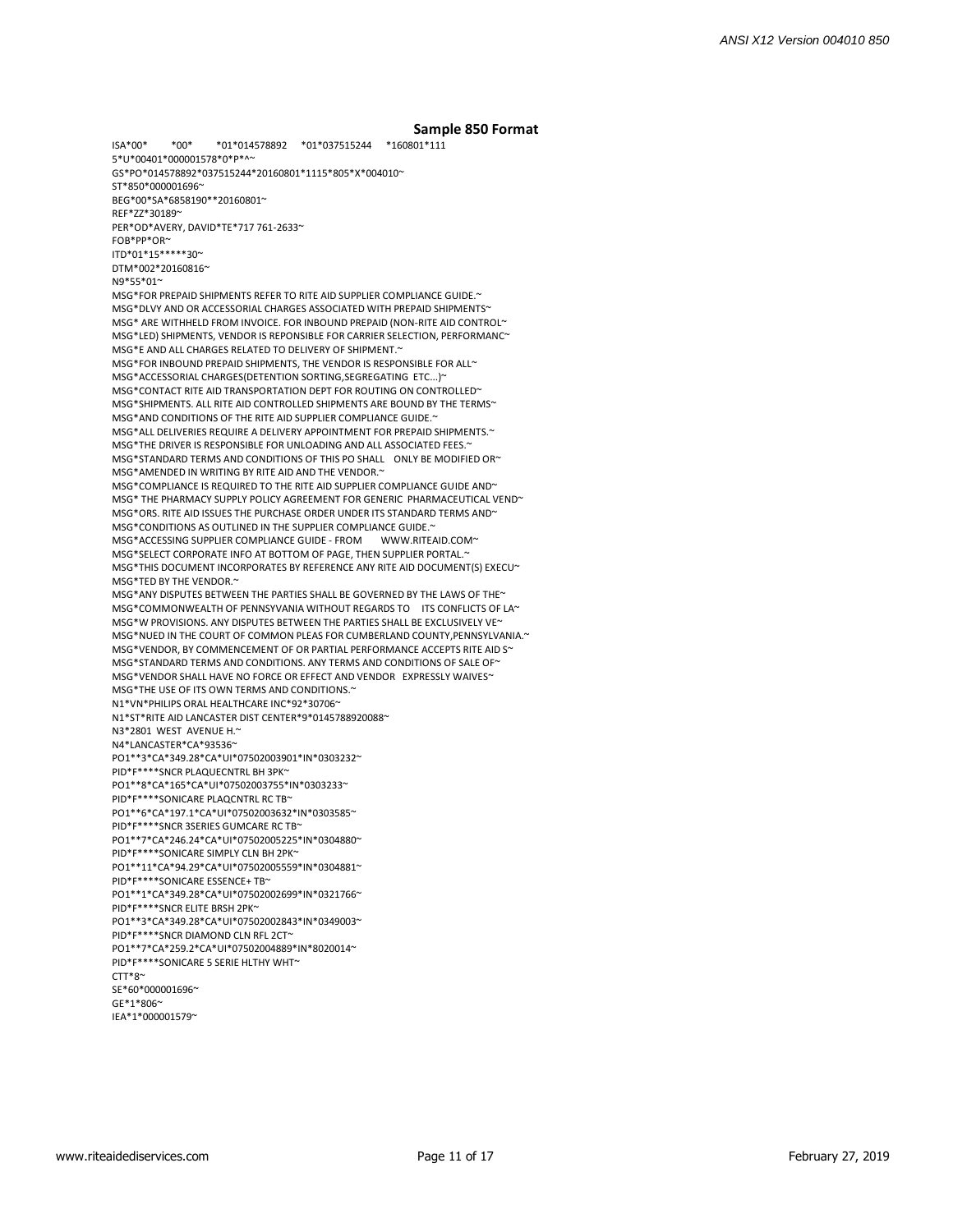# **Table 1 Priority Codes**

Also, please refer to the '[PO Indicator & Ship To Address Letter](http://www.riteaidediservices.com/)'

|                            | PO INDICATOR | <b>DESCRIPTION</b>         |                   |
|----------------------------|--------------|----------------------------|-------------------|
|                            | 01           | <b>SUMMER TOYS</b>         |                   |
|                            | 02           | <b>SUMMER HSWRS</b>        |                   |
|                            | 03           | <b>SUNTAN LOTION</b>       |                   |
|                            | 04           | <b>SUMMER COOLERS</b>      |                   |
|                            | 05           | <b>SUMMER GRILLS</b>       |                   |
|                            | 06           | <b>SUMMER FANS</b>         |                   |
|                            | 07           | <b>SUMMER SHADE</b>        |                   |
|                            | 08           | <b>SUMMER CHAIRS</b>       |                   |
|                            | 09           | <b>SUMMER TABLES</b>       |                   |
|                            | 10           | <b>BBQ ACCESSORIES</b>     |                   |
|                            | 11           | <b>SUM INFLATABLES</b>     |                   |
|                            | 12           | BEACHWARE/SHOES            |                   |
|                            | 13           | <b>SUMMER LITES</b>        |                   |
|                            | 14           | <b>SQUIRT GUNS</b>         |                   |
|                            | 15           | CITRONELLA CNDL            |                   |
|                            | 16           | <b>FIREWORKS</b>           |                   |
|                            | 17           | <b>BEACH &amp; RESORT</b>  |                   |
|                            | 18           | <b>SUM VALU TOYS</b>       |                   |
|                            | 19           | <b>INSECTICIDE</b>         |                   |
|                            | 20           | <b>BEACH TOWELS</b>        |                   |
|                            | 21           | <b>FURNITURE PADS</b>      |                   |
|                            | 25           | <b>SUM SEAS ACCS</b>       |                   |
|                            | 26           | <b>SUM GRILL ACCS</b>      |                   |
|                            | 27           | <b>FLAGS</b>               |                   |
|                            | 28           | <b>SUM HATS &amp; GLVS</b> |                   |
|                            | 29           | <b>SUM SEASONAL</b>        |                   |
|                            | 30           | <b>SUM SPORTING</b>        |                   |
|                            | 31           | <b>SUM CAMPING</b>         |                   |
|                            | 32           | <b>SUMMER PICNIC</b>       |                   |
|                            | 33           | <b>EARLY SUMMER</b>        |                   |
|                            | 34           | <b>ERLY SUM TOYS</b>       |                   |
|                            | 35           | <b>SUMMER DOMEST</b>       |                   |
|                            | 36           | <b>SUMMER PLAYBLLS</b>     |                   |
|                            | 37           | SUMMER/BTS                 |                   |
|                            | 43           | <b>XMAS T-PILLOWS</b>      |                   |
|                            | 44           | XMAS DOMESTIC              |                   |
|                            | 45           | <b>XMAS BLANKETS</b>       |                   |
|                            | 46           | XMAS AUD/VID               |                   |
|                            | 47           | <b>XMAS GARDEN</b>         |                   |
|                            | 48           | <b>XMAS HAIRCARE</b>       |                   |
|                            | 49           | XMAS TOBACCO               |                   |
|                            | 51           | XMAS LITES                 |                   |
|                            | 52           | <b>XMAS CARDS</b>          |                   |
|                            | 53           | <b>XMAS PARTYWARE</b>      |                   |
|                            | 54           | <b>XMAS TOYS</b>           |                   |
|                            | 55           | <b>XMAS PER APPL</b>       |                   |
|                            | 56           | <b>XMAS GIFTWRAP</b>       |                   |
|                            | 57           | XMAS WRAP ACC              |                   |
| www.riteaidediservices.com |              | Page 12 of 17              | February 27, 2019 |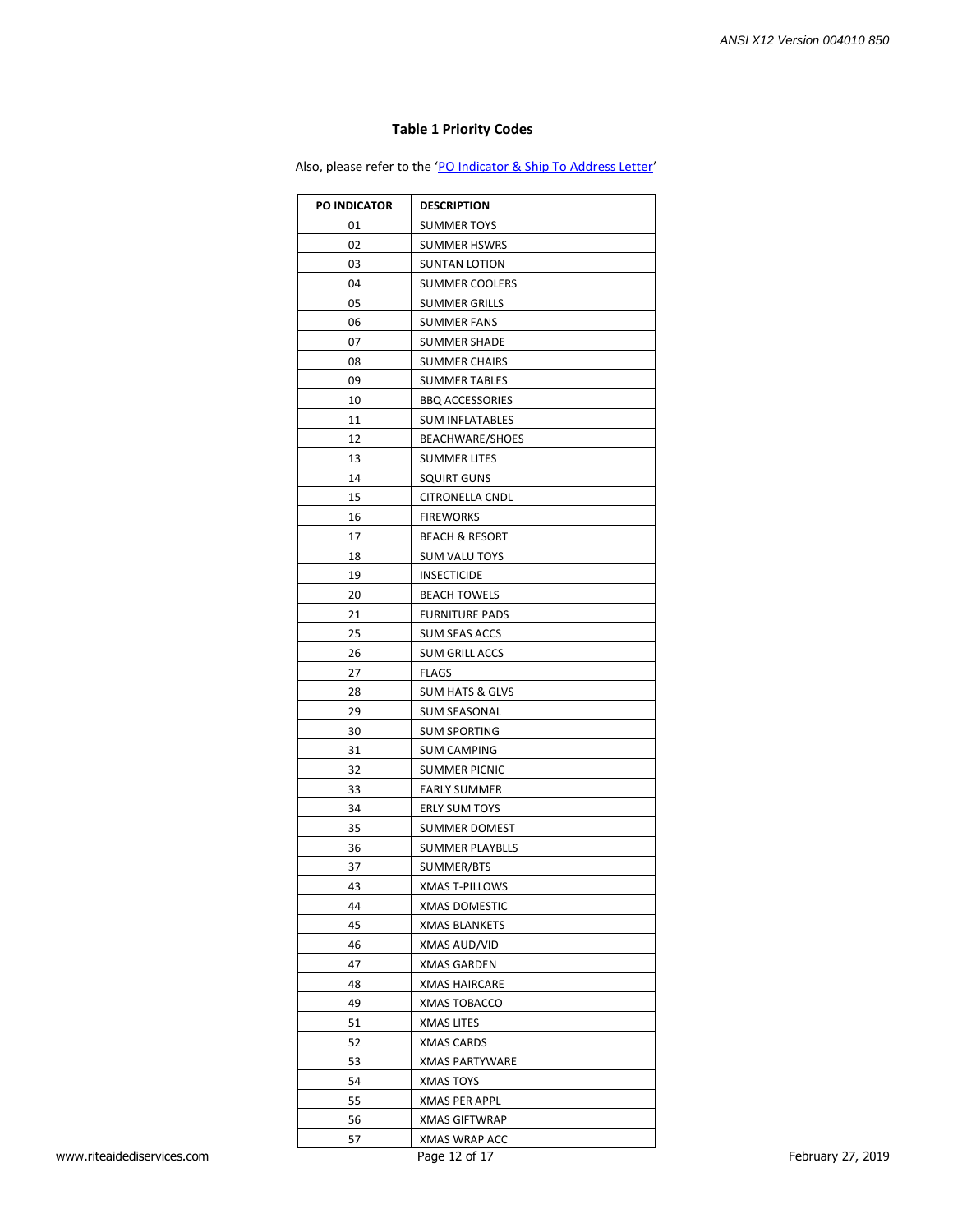| 58 | <b>XMAS TRM A TREE</b>     |  |
|----|----------------------------|--|
| 59 | XMAS NOVELTIES             |  |
| 60 | XMAS HOME DECOR            |  |
| 61 | <b>XMS ELECTRONICS</b>     |  |
| 62 | XMAS SMALL APPL            |  |
| 63 | <b>XMAS CANDY</b>          |  |
| 64 | <b>XMAS GIFTWARE</b>       |  |
| 65 | XMAS TAPE                  |  |
| 66 | XMAS FILM                  |  |
| 67 | XMAS BATTERIES             |  |
| 68 | <b>XMAS CANDLES</b>        |  |
| 69 | <b>XMAS DINNERWARE</b>     |  |
| 70 | <b>XMAS EARLY TOYS</b>     |  |
| 71 | XMAS ELECT SUPP            |  |
| 72 | XMAS BATH                  |  |
| 73 | <b>XMAS FRAGRANCES</b>     |  |
| 74 | <b>XMAS COSMETICS</b>      |  |
| 75 | <b>XMAS NUTCRACKER</b>     |  |
| 76 | XMAS DSD CANDLS            |  |
| 77 | <b>XMAS HOUSEWARES</b>     |  |
| 78 | XMAS PET                   |  |
| 79 | <b>XMAS HOME OFFIC</b>     |  |
| 80 | XMAS BASC CANDY            |  |
| 81 | XMAS CARDS (MM)            |  |
| 82 | <b>XMAS PROMO BUYS</b>     |  |
| 83 | XMAS SLIPPERS              |  |
| 84 | <b>XMAS EARLY GIFTWR</b>   |  |
| 85 | XMAS ELEC BASIC            |  |
| 86 | HANUKKAH                   |  |
| 87 | XMAS BOYS TOYS             |  |
| 88 | <b>XMAS GIRLS TOYS</b>     |  |
| 89 | XMAS MISC TOYS             |  |
| 90 | XMAS OTHER WRP MM          |  |
| 91 | <b>XMAS PROMO TOYS</b>     |  |
| 92 | XMAS ARTS & CRAFTS         |  |
| 93 | MM XMAS CANDLES            |  |
| 94 | XMAS WOOD                  |  |
| 95 | <b>XMAS WINE BAGS</b>      |  |
| 96 | XMAS TEXTILE WING          |  |
| 97 | <b>XMAS APPAREL WING</b>   |  |
| 98 | XMAS AS SEEN ON TV         |  |
| 99 | <b>XMAS SINGLE CARDS</b>   |  |
| 0B | <b>BTS BEVERAGES</b>       |  |
| 1В | <b>ARTS/CRAFTS PRO</b>     |  |
| 1E | <b>ELECTRONICS 1ST</b>     |  |
| 2В | WRITING PROMO              |  |
| 2Е | ELECTRONICS 2ND            |  |
| зв | <b>HOME&amp;OFFICE PRO</b> |  |
| 3E | <b>ELECTRONICS 3RD</b>     |  |
| ЗT | 3 TIER BINS                |  |
| 4Е | <b>ELECTRONICS 4TH</b>     |  |
| 5В | BNDERS/PORT PRO            |  |
| 6В | NTEBKS/PAPR PRO            |  |
|    |                            |  |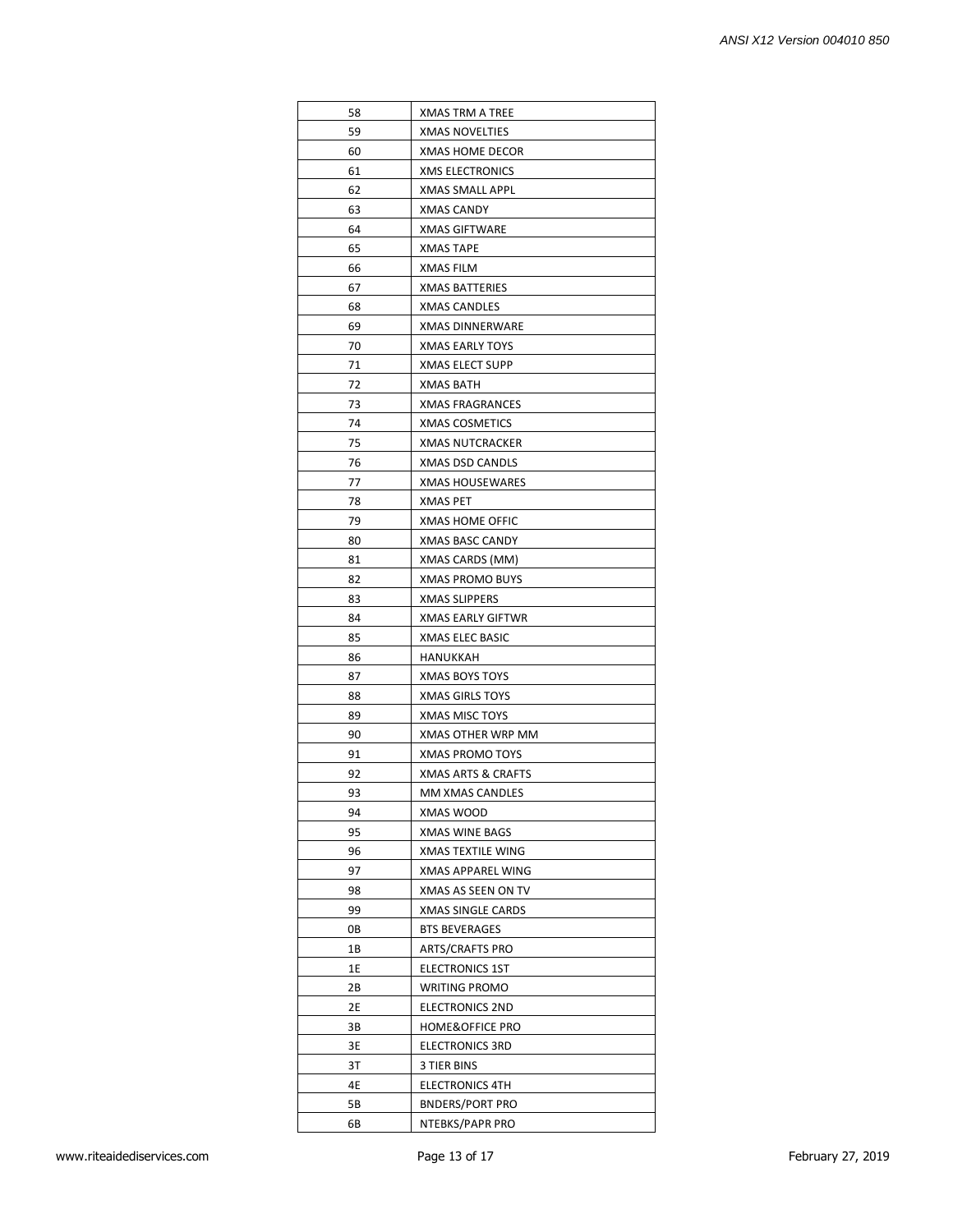| AD             | AD MERCHANDISE             |  |
|----------------|----------------------------|--|
| AY             | ALLERGY                    |  |
| <b>B1</b>      | <b>ARTS/CRAFTS BAS</b>     |  |
| B <sub>2</sub> | <b>WRITING BASIC</b>       |  |
| B3             | <b>HOME&amp;OFFICE BAS</b> |  |
| B4             | <b>BTS BACKPACKS</b>       |  |
| B5             | <b>BNDERS/PORT BAS</b>     |  |
| В6             | NTEBKS/PAPR BAS            |  |
| В7             | <b>BTS DOMESTICS</b>       |  |
| B8             | <b>LICENSD STORAGE</b>     |  |
| B9             | <b>BTS CANDY</b>           |  |
| ΒA             | SCHOOL APPLIANCE           |  |
| ВB             | <b>BTS SHOES</b>           |  |
| ВC             | <b>SCHOOL CLOCKS</b>       |  |
| ВD             | <b>BTS DINNERWARE</b>      |  |
| ВE             | <b>SCHOOL ELECTRNCS</b>    |  |
| BF             | <b>BTS FOOD/SNACKS</b>     |  |
| ΒG             | <b>BTS HOUSEWARES</b>      |  |
| BН             | <b>SCHL APPAREL</b>        |  |
| BL             | <b>SCHL LUNCH KITS</b>     |  |
| ΒM             | <b>BOOKS AND MAPS</b>      |  |
| ВP             | SCHOOL PLASTICS            |  |
| ΒR             | SUMMER B&R DOM             |  |
| BS             | <b>BACK TO SCHOOL</b>      |  |
| ВT             | <b>BTS APPAREL</b>         |  |
| BV             | SCH HOME ENTERTN           |  |
| BW             | <b>SCHOOL WATCHES</b>      |  |
| CВ             | <b>BTS CANDY</b>           |  |
| CD             | CONTROLLED DRUG            |  |
| CN             | CANNING                    |  |
| СP             | XMAS PROMO ELEC            |  |
| CS             | CHECKSTAND                 |  |
| DF             | <b>FALL DINNERWARE</b>     |  |
| DJ             | JAN DINNERWARE             |  |
| DM             | SCHOOL DORM                |  |
| DP             | DECEMBER PILLOWS           |  |
| DS             | <b>SPRG DINNERWARE</b>     |  |
| E1             | <b>SUMMER ELEC BAS</b>     |  |
| E3             | <b>E3 PO'S REGULAR</b>     |  |
| EВ             | <b>BASIC ELEC SPRG</b>     |  |
| EС             | EASTER CANDY               |  |
| ΕN             | <b>END CAP</b>             |  |
| EР             | <b>ELECTRONICS PROM</b>    |  |
| ES             | <b>EASTER NOVELTIES</b>    |  |
| ЕT             | <b>EASTER TOYS</b>         |  |
| FA             | <b>FIRST AID</b>           |  |
| FL             | <b>F/W SHOES</b>           |  |
| FS             | <b>BTS FOOD/SNACKS</b>     |  |
| GC             | <b>GDN CHEM/FERTLR</b>     |  |
| GD             | <b>GARDEN DECOR</b>        |  |
| GL             | LAWN/GARDEN                |  |
| GМ             | <b>GROSS MARGIN</b>        |  |
| GP             | <b>GNC PROF PLNR</b>       |  |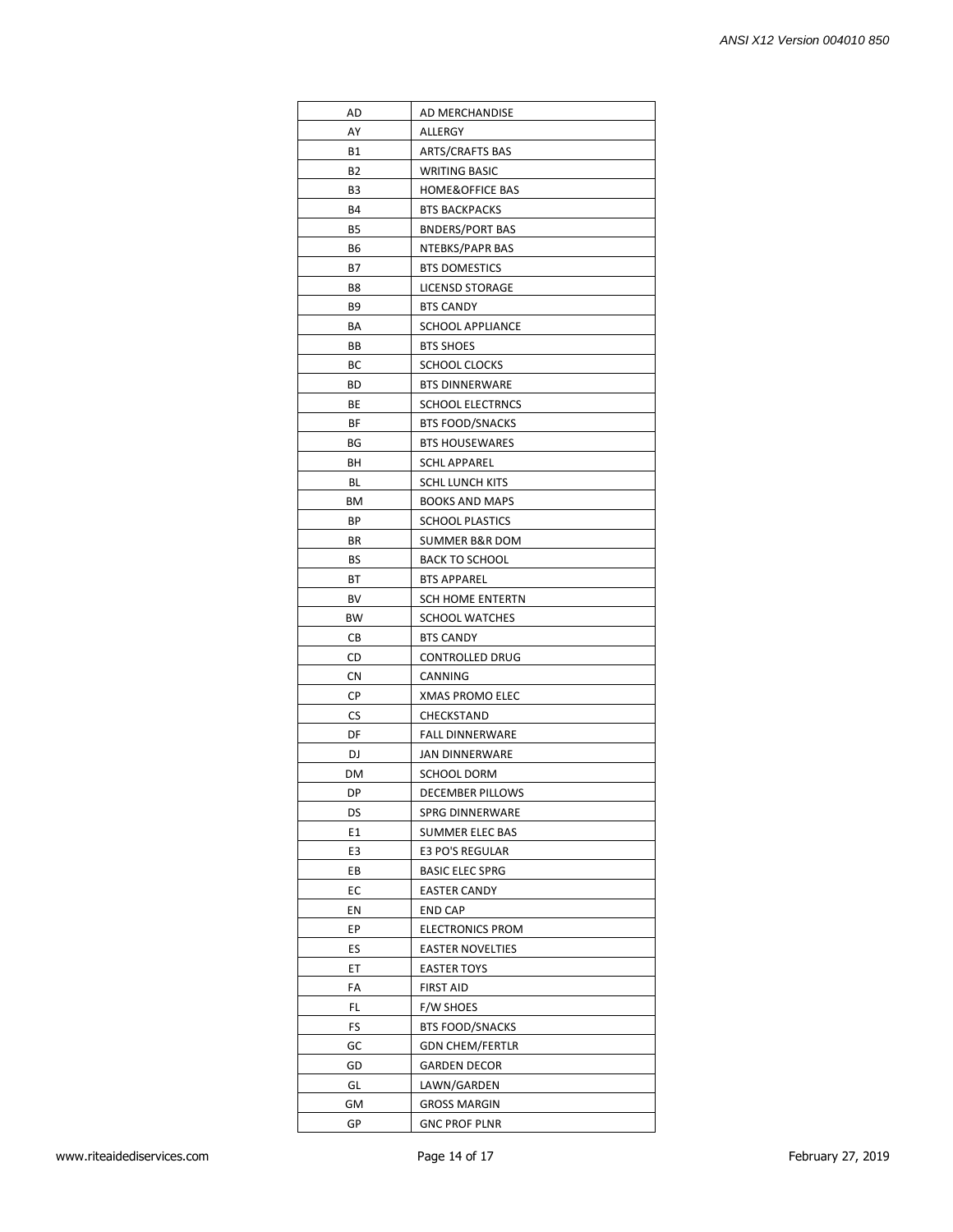| GR             | MOMS, DADS, GRADS        |  |
|----------------|--------------------------|--|
| GS             | <b>GARDEN SEASONAL</b>   |  |
| GT             | <b>GARDEN TOOLS</b>      |  |
| GX             | <b>GARDEN COMPOUND</b>   |  |
| Η1             | HARVEST                  |  |
| H2             | <b>HARVEST DOMEST</b>    |  |
| H3             | HARVEST DSD CDL          |  |
| H4             | <b>FALL PET</b>          |  |
| H5             | <b>HALLOWEEN CARDS</b>   |  |
| HВ             | <b>HALWN BSC CANDY</b>   |  |
| НC             | <b>HALLOWEEN CANDY</b>   |  |
| HD             | <b>HALLOWEEN DSD</b>     |  |
| ΗF             | <b>HALL FLASHLITE</b>    |  |
| HH             | <b>HO-STATNRY IMP</b>    |  |
| HL             | <b>HALL C-LITE</b>       |  |
| HO             | <b>HOME OFFICE</b>       |  |
| HP             | <b>HALLOWEEN PP</b>      |  |
| НS             | <b>HALLOWEEN SUND</b>    |  |
| НT             | <b>HALLOWEEN TOYS</b>    |  |
| HW             | HOUSEWARES               |  |
| IR             | ST PATRICKS DAY          |  |
| JA             | <b>JANUARY APPAREL</b>   |  |
| JD             | JANUARY DOMESTS          |  |
| JH             | JANUARY HSEWARES         |  |
| JP             | <b>JAN PILLOWS</b>       |  |
| JT             | JANUARY TOTES            |  |
| LG             | LIVE GOODS               |  |
| LS             | LICENSED STORAGE         |  |
| MВ             | <b>MARCH PP BEARS</b>    |  |
| MG             | MARDI GRAS               |  |
| MZ             | SIGN KITS                |  |
| ΝW             | <b>NEW ITEM</b>          |  |
| ΝY             | <b>NEW YEARS ACC</b>     |  |
| OF             | <b>BTS OFFC FURNTR</b>   |  |
| OН             | JAN/FEB HOM OFC          |  |
| Ρ1             | JANUARY PROF PLNR        |  |
| P2             | FEBRUARY PRF PLNR        |  |
| P <sub>3</sub> | <b>MARCH PROF PLNR</b>   |  |
| P <sub>4</sub> | APRIL PROF PLNR          |  |
| P5             | MAY PROF PLNR            |  |
| Р6             | JUNE PROF PLNR           |  |
| P7             | <b>JULY PROF PLNR</b>    |  |
| P8             | AUGUST PROF PLNR         |  |
| P9             | SEPTEMBER PRF PLR        |  |
| PА             | <b>BTS PHOTO ACC</b>     |  |
| PB             | <b>B-E PLANOGRAMS</b>    |  |
| PD             | DECEMBER PRF PLNR        |  |
| PG             | PLANOGRAM                |  |
| PH             | <b>HSWR-PLASTICS</b>     |  |
| PJ             | JAN HOUS DOMPET          |  |
| PN             | NOVEMBER PRF PLNR        |  |
| PO             | <b>OCTOBER PROF PLNR</b> |  |
| PR             | PROMOTION                |  |
|                |                          |  |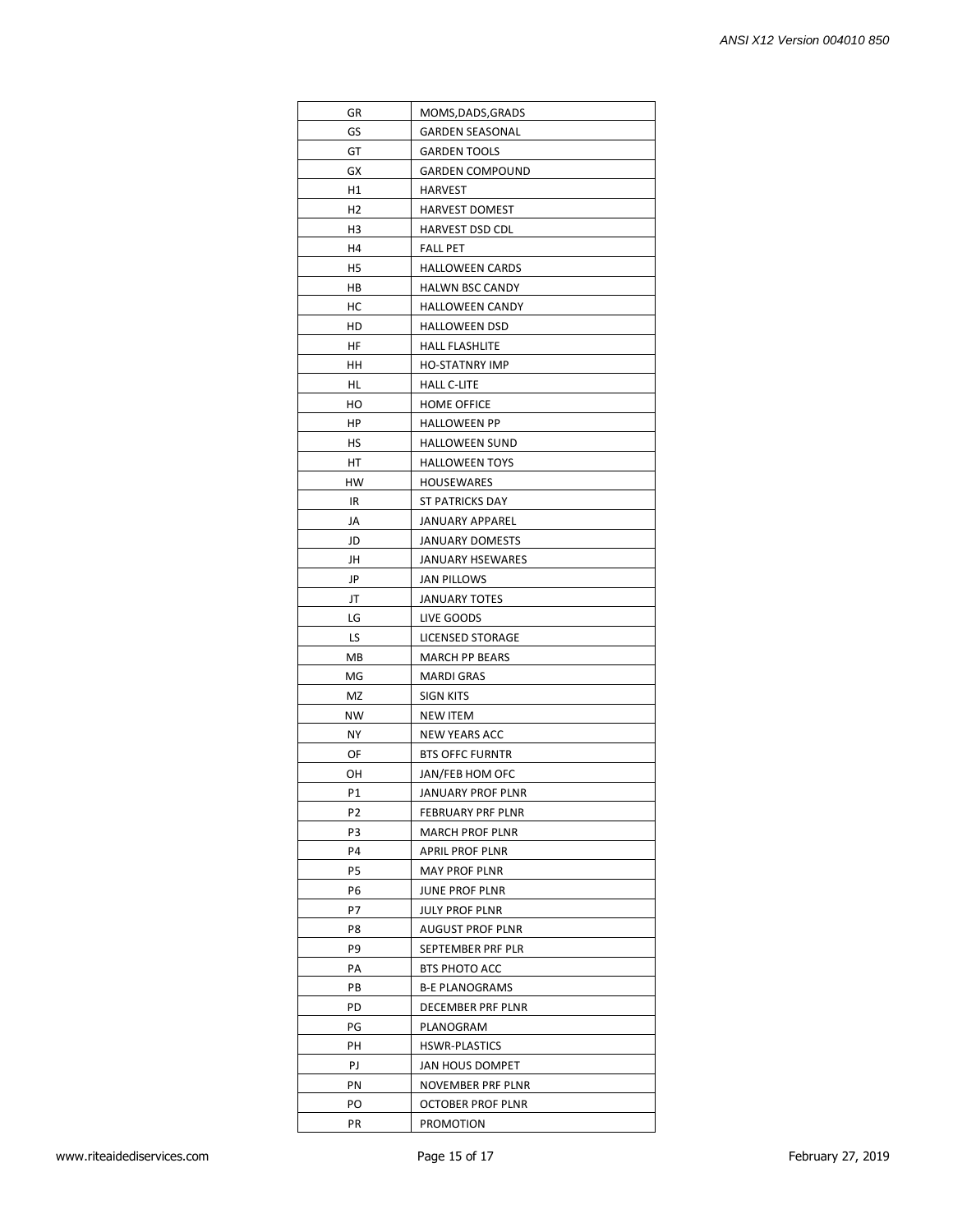| Q1             | <b>1ST QTR TABLE PPK</b>    |
|----------------|-----------------------------|
| Q2             | 2ND QTR TABLE PPK           |
| Q3             | 3ND QTR TABLE PPK           |
| Q4             | 4TH QTR TABLE PPK           |
| RA             | RAMALLAH                    |
| RC             | XMAS SOCIAL EXP             |
| RE             | <b>ELECTRONIC REOR</b>      |
| RH             | <b>HAIR REORDER IMP</b>     |
| RT             | <b>TOY REORDER IMP</b>      |
| S1             | <b>GRADUATION PLUSH</b>     |
| SA             | <b>SUMMER APPLIANCE</b>     |
| SВ             | SPRINGBRIDGE                |
| SC             | <b>SPRBRDGE CANDLS</b>      |
| SD             | <b>SUMMER DINRWARE</b>      |
| SE             | <b>SUMMR ELECTRNCS</b>      |
| SG             | SUNGLASSES                  |
| SJ             | SUMMER APPAREL              |
| SM             | SUMR CANDLES MM             |
| <b>SN</b>      | <b>SUMMER SNACKS</b>        |
| SP             | SPRING/SUMR PET             |
| SR             | SEASONAL                    |
| SS             | <b>SUMMER PROMO</b>         |
| ST             | <b>SPR &amp; SUM SPORTS</b> |
| SW             | SWING ARM (SAM)             |
| T1             | TIER ONE                    |
| ТA             | SPR TRAVEL/AUTO             |
| то             | <b>BTS SHOES/TOTES</b>      |
| ΤR             | <b>XFER SINGLE PCS</b>      |
| ΤT             | TAX TIME OFFICE             |
| VB             | VALTN BALLOONS              |
| vc             | <b>VALENTINE CANDY</b>      |
| VG             | <b>VALTN GIFTBAGS</b>       |
| VL             | VAL STATIONARY              |
| VM             | VALTN CARDS-MM              |
| VP             | <b>VALENTINE POPCN</b>      |
| VS             | VALENTINE SUNDR             |
| VT             | <b>VALENTINE TOYS</b>       |
| W1             | <b>COUGH &amp; COLD</b>     |
| W <sub>2</sub> | WINTER SFT GOOD             |
| WA             | <b>WINTER AUTO</b>          |
| WB             | WINTER BUY (RX)             |
| WG             | <b>HATS &amp; GLOVES</b>    |
| WH             | <b>WINTER HEATERS</b>       |
| WI             | SNOW & ICE                  |
| WJ             | WINTER APPAREL              |
| WМ             | <b>WINTER GNRL MDS</b>      |
| WS             | WINTER GNL MDSE             |
| <b>WW</b>      | WINTER BLANKETS             |
| XВ             | <b>XMAS BAKING</b>          |
| XD             | <b>XMAS DIGITAL FR</b>      |
| XE             | XMAS EL RAZORS              |
| XF             |                             |
|                | <b>XMAS FURNITURE</b>       |
| ХG             | <b>XMAS MENS GFTST</b>      |